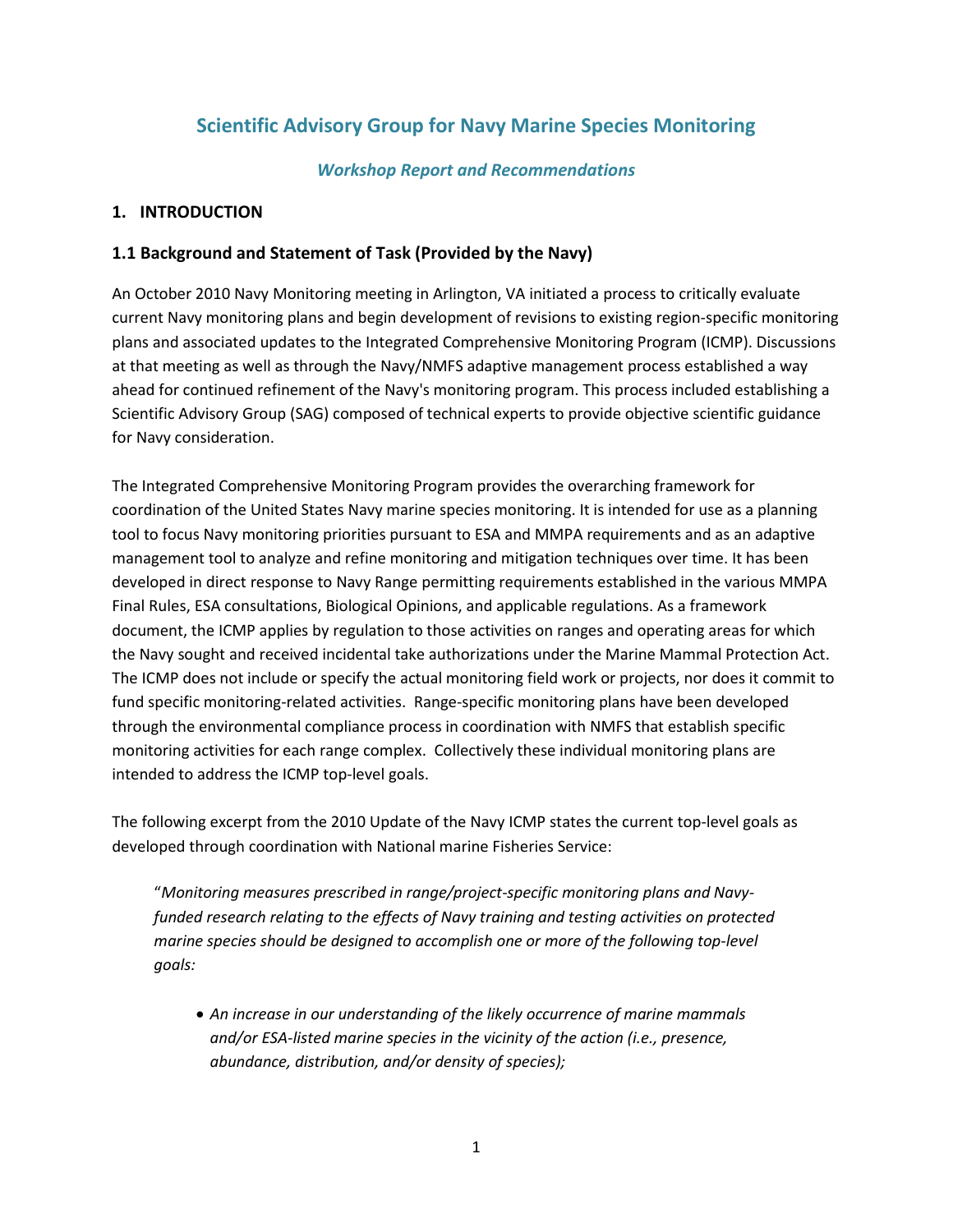- *An increase in our understanding of the nature, scope, or context of the likely exposure of marine mammals and/or ESA-listed species to any of the potential stressor(s) associated with the action (e.g., tonal and impulsive sound), through better understanding of one or more of the following: 1) the action and the environment in which it occurs (e.g., sound source characterization, propagation, and ambient noise levels); 2) the affected species (e.g., life history or dive patterns); 3) the likely co-occurrence of marine mammals and/or ESA-listed marine species with the action (in whole or part) associated with specific adverse effects, and/or; 4) the likely biological or behavioral context of exposure to the stressor for the marine mammal and/or ESA-listed marine species (e.g., age class of exposed animals or known pupping, calving or feeding areas);*
- *An increase in our understanding of how individual marine mammals or ESA-listed marine species respond (behaviorally or physiologically) to the specific stressors associated with the action (in specific contexts, where possible, e.g., at what distance or received level);*
- *An increase in our understanding of how anticipated individual responses, to individual stressors or anticipated combinations of stressors, may impact either: 1) the long-term fitness and survival of an individual; or 2) the population, species, or stock (e.g., through effects on annual rates of recruitment or survival);*
- *An increase in our understanding of the effectiveness of mitigation and monitoring measures;*
- *A better understanding and record of the manner in which the authorized entity complies with the Incidental Take Authorization and Incidental Take Statement;*
- *An increase in the probability of detecting marine mammals (through improved technology or methods), both specifically within the safety zone (thus allowing for more effective implementation of the mitigation) and in general, to better achieve the above goals; and*
- *A reduction in the adverse impact of activities to the least practicable level, as defined in the MMPA.*

*Several of the top-level goals listed above focus on understanding the short-term effects to individual animals from naval anthropogenic sound. For the purposes of the ICMP, shortterm is defined as the period during which the behavioral response is empirically determined or presumed to be directly attributable to exposure to naval anthropogenic sound."*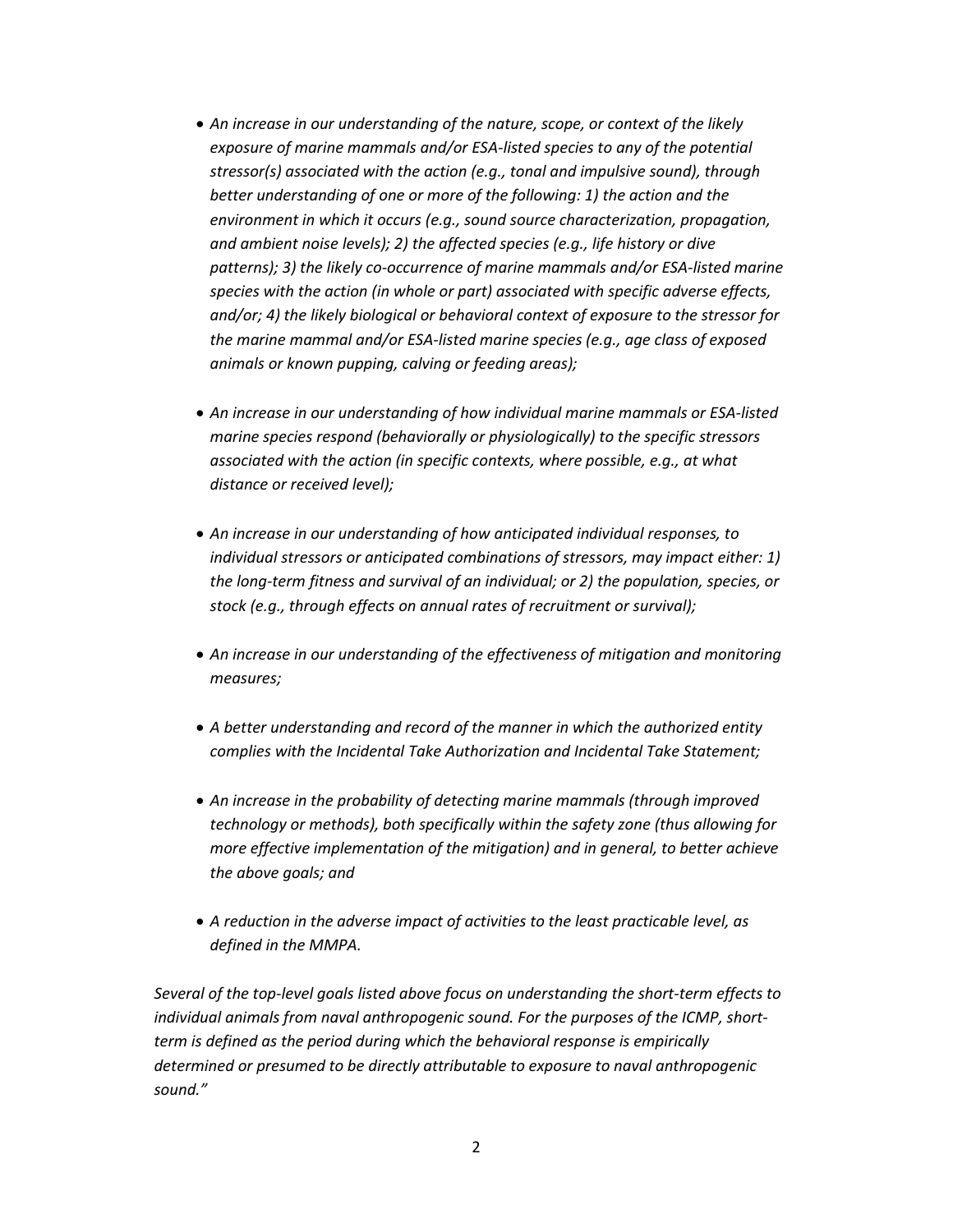Navy established the SAG in early 2011 with the initial task of evaluating current navy monitoring approaches under the ICMP and existing Letters of Authorization and developing objective scientific recommendations that will serve as the basis for a Strategic Plan for Navy monitoring. The Strategic Plan will be integrated as a primary component of the ICMP and provide a comprehensive 3-5 year "vision" for navy monitoring across geographic regions - serving as guidance for determining how to most efficiently and effectively invest the U.S. Fleet marine species monitoring budget to address ICMP top-level goals and satisfy Marine Mammal Protection Act (MMPA) Letter of Authorization (LOA) regulatory requirements for Fleet testing and training activities. At this stage of the process SAG recommendations are not expected to include detailed study designs or formal work proposals but should serve as guidance for developing the Strategic Plan and help direct selection of appropriate monitoring efforts based on an objective organizational framework and region-specific considerations.

This document serves as the SAG's evaluation of the current Navy monitoring approach, previous guidance, and recommendations for restructuring future investments to most effectively address ICMP top-level goals while maintaining compliance with existing MMPA Letters of Authorization.

#### **1.2 Scientific Advisory Group Members and Workshop Participants**

The Scientific Advisory Group was convened for an initial workshop in San Diego, CA March 1-2, 2011. The SAG was composed of the following scientists with significant expertise in marine species monitoring, acoustics, ecology, and modeling. The composition of the Scientific Advisory Group is expected to be fluid over time, based on specific tasking and needs.

#### *Scientific Advisory Group members:*

- Andrew Read, Duke University (coordinator)
- Robin Baird, Cascadia Research Collective
- John Calambokidis, Cascadia Research Collective
- Christopher Clark, Cornell University
- Karin Forney, National Marine Fisheries Service (NMFS), Southwest Fisheries Science Center (SWFSC)
- John Hildebrand, Scripps Institution of Oceanography, University of California San Diego
- Brandon Southall, Southall Environmental Associates and University of California, Santa Cruz
- Peter Tyack, Woods Hole Oceanographic Institution
- Bernd Würsig, Texas A&M University, Galveston

Additional attendees at the workshop included representatives from Navy as well as HDR-EOC - the Navy's primary contractor responsible for coordinating and executing marine species monitoring projects. Navy and HDR-EOC representatives provided meeting notes but were not directly involved in developing SAG recommendations. Navy staff's primary purpose was to provide guidance on the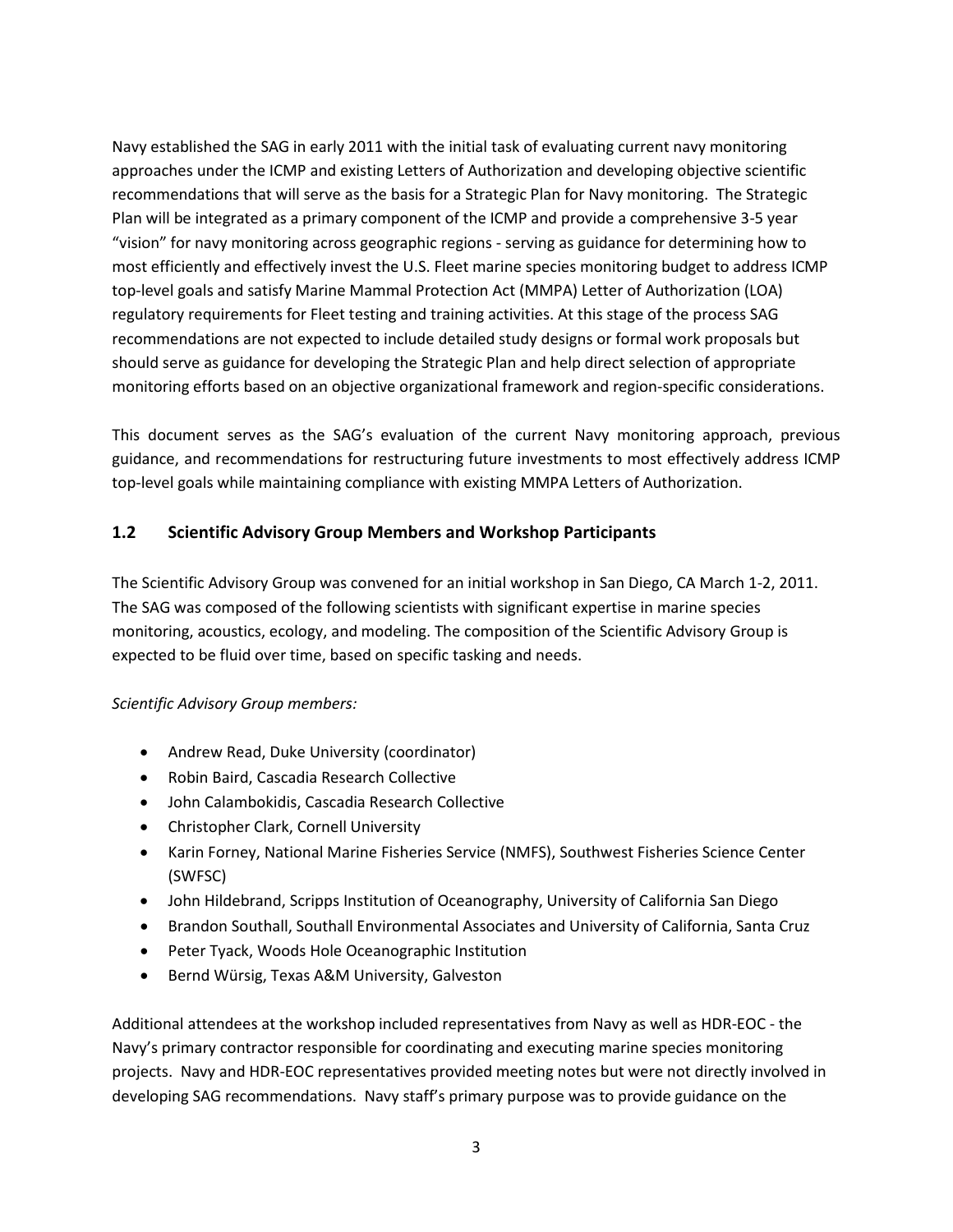objectives of the workshop, desired output, and background on Navy operations, legal requirements, and current monitoring initiatives. HDR-EOC staff were responsible for documenting the workshop proceedings and providing meeting minutes and notes to the SAG for development of their final report and recommendations.

#### *Navy representatives:*

- Joel Bell, Naval Facilities Engineering Command Atlantic (NAVFAC LANT)
- Sean Hanser, Naval Facilities Engineering Command Pacific (NAVFAC PAC)
- Frank Stone, Chief of Naval Operations, Environmental Readiness Division (CNO-N45)
- Amy Smith, Science Applications International Corporation support to CNO-N45

#### *HDR-EOC Navy marine species monitoring contract support:*

- Dan Engelhaupt Deputy Program Manager
- Kristen Ampela Deputy Program manager for Analysis and Research Design
- Greg Fulling Deputy Program manager for Field Operations

#### **1.3 Objectives and Process**

The primary objective of the workshop was to develop a framework for evaluating all Navy range complexes under the ICMP and to formulate objective, expert scientific recommendations for addressing top-level goals of the ICMP.

The Navy specifically provided the following objectives to the SAG:

- Evaluate current approaches to addressing Navy Integrated Comprehensive Monitoring Program top-level goals.
- Consider previous input provided by NMFS
- Develop recommendations to effectively and efficiently address ICMP top-level goals through specific regional objectives.
- Focus efforts and resources on those geographic areas where potential effects to marine mammals and other threatened or endangered marine species are most likely to occur due to **concentrated or repetitive activities** and where progress in addressing ICMP goals is most realistic.
- Specify direct links between recommendations and ICMP goals

The SAG accepted these objectives as the starting point for our discussion. The March 2011 workshop served as the primary working session, with the format of a structured brainstorming session. After a brief introduction of the goals and objectives by Navy representatives, the SAG proceeded to evaluate the ICMP top-level goals and established a conceptual framework and process for developing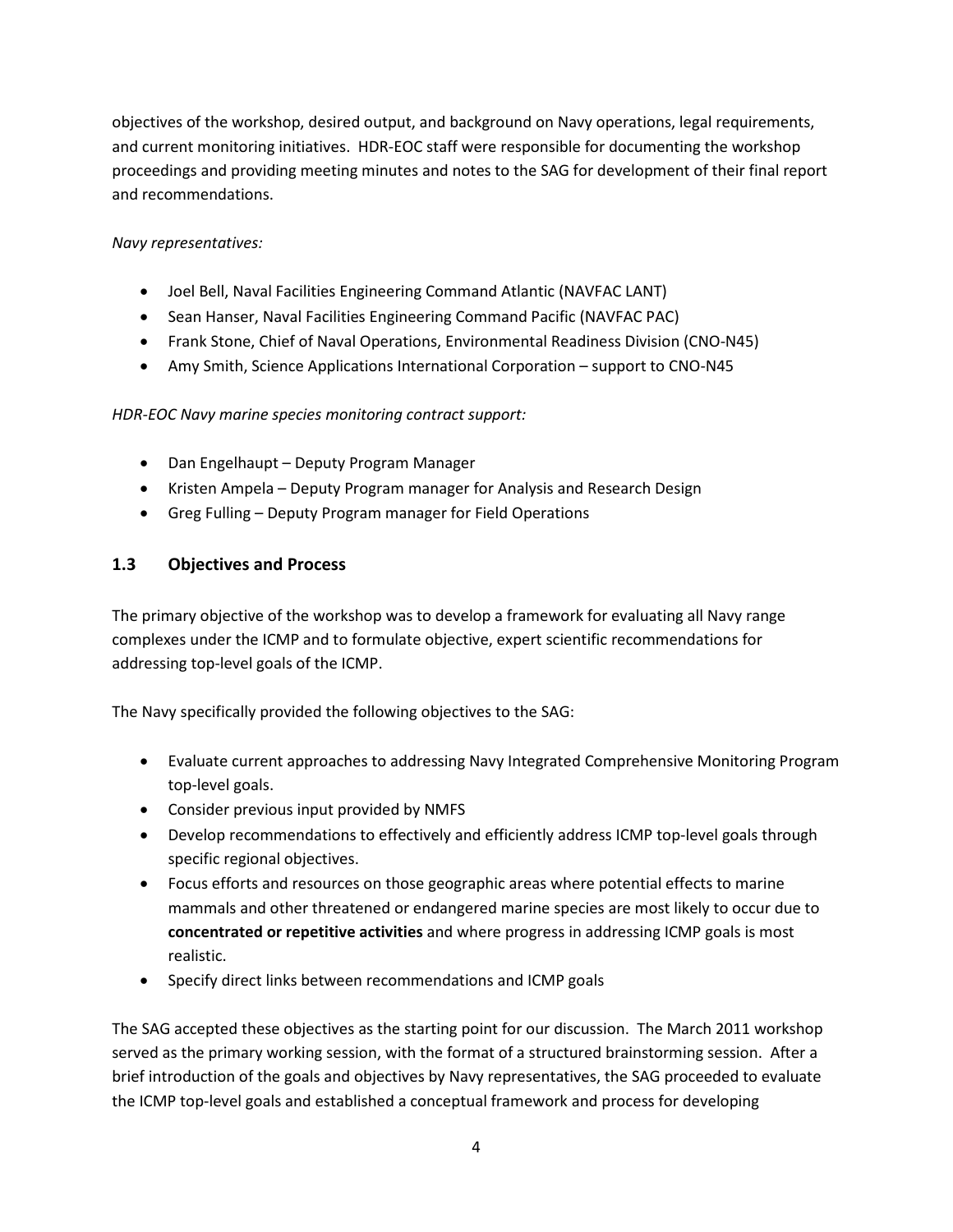recommendations. The remainder of the two-day workshop was spent working through each individual range complex, generating notes and tables, and generating information to serve as supporting references for final recommendations.

Following the workshop, Navy and HDR staff compiled and organized working products, notes, and minutes and delivered a package of materials to SAG members for their use in developing recommendations and drafting this report. Dr. Andy Read served as the SAG coordinator and report editor. The final report represents the SAG's opinion and recommendations and was not subject to third-party review or comment by the Navy.

#### **2. FUNDAMENTAL CONSIDERATIONS AND CONCEPTUAL FRAMEWORK**

Before proposing specific recommendations, we examine the Navy's current approach to monitoring and the previous circumstances and guidance that bring us to this point. From there we will be better positioned to create a more coherent and effective monitoring program for the Navy.

#### **2.1 Original Objectives and Current Approach of the Navy Monitoring Program**

The existing Navy monitoring program is composed of a collection of "range-specific" monitoring plans, each developed individually as part of the MMPA/ESA process as environmental compliance documentation was completed. The ICMP is intended to co-ordinate monitoring efforts across all regions and to allocate the most appropriate level and type of effort for each range.

Originally, five study questions were developed between NMFS and the Navy as guidance for developing monitoring plans and all existing range-specific monitoring plans attempt to address each of these study questions. However, the state of knowledge for the various range complexes is not equal and many factors, including level of existing information, amount of training activity, accessibility, and available logistic resources, all contribute to the ability to perform particular monitoring activities.

The original study questions were as follows:

- 1. Are marine mammals (and sea turtles) exposed to mid-frequency active sonar (MFAS), especially at levels associated with adverse effects (*i.e*., based on NMFS' criteria for behavioral harassment, temporary threshold shift (TTS), or permanent threshold shift (PTS))? If so, at what levels are they exposed?
- 2. If marine mammals (and sea turtles) are exposed to MFAS, do they redistribute geographically as a result of continued exposure? If so, how long does the redistribution last?
- 3. If marine mammals (and sea turtles) are exposed to MFAS, what are their behavioral responses to various received levels?
- 4. What are the behavioral responses of marine mammals and sea turtles that are exposed to explosives?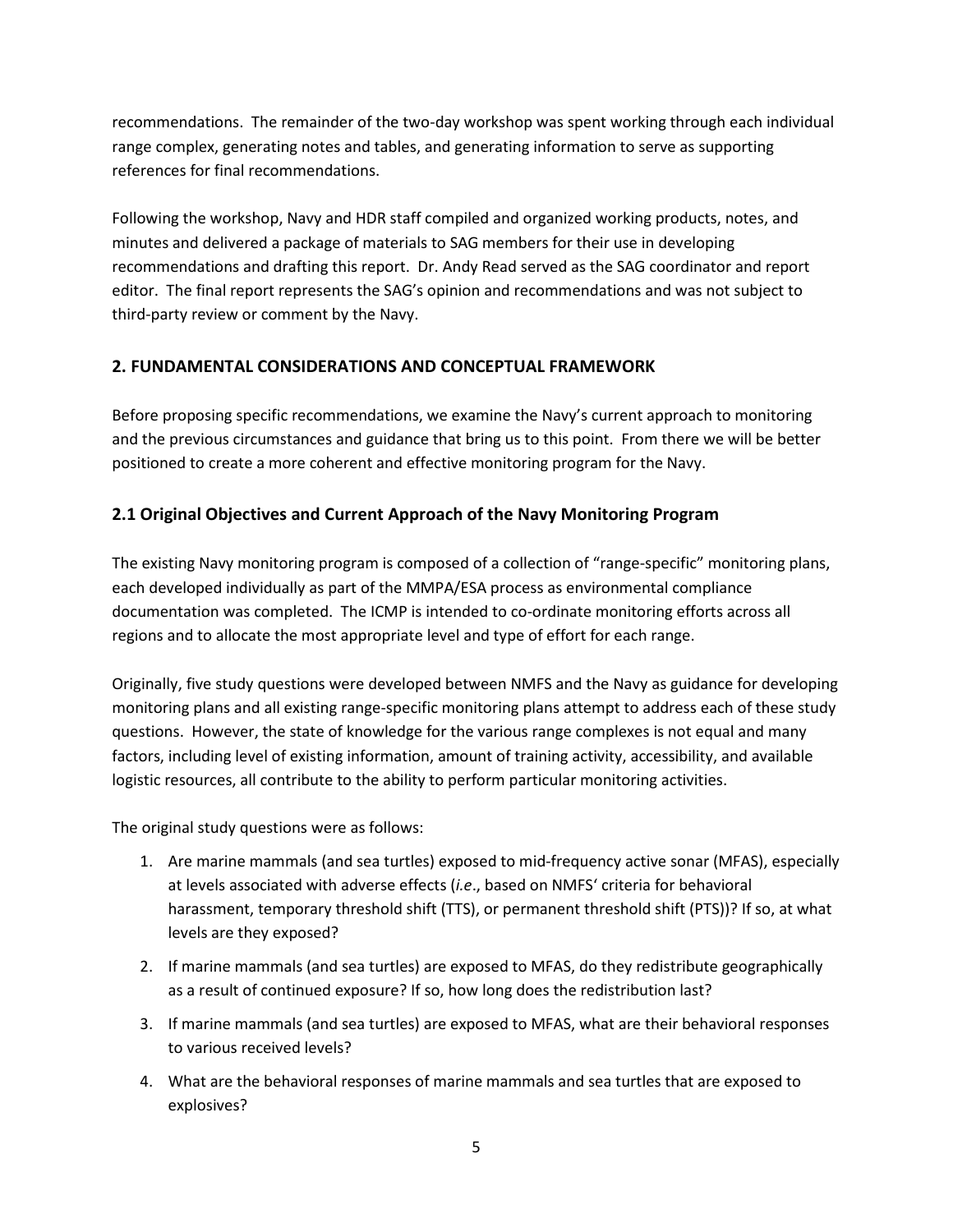5. Is the Navy's suite of mitigation measures for MFAS (e.g., measures agreed to by the Navy through permitting) effective at avoiding TTS, injury, and mortality of marine mammals?

NMFS further proposed that in order to address these questions monitoring programs should be designed to identify and quantify instances of the following events:

- marine mammals, sea turtles and protected species of fishes (as applicable) that co-occur in space and time with sound fields generated by active sonar systems associated with naval exercises;
- marine mammals, sea turtles and protected species of fishes (as applicable) that are exposed at various harassment criteria received levels during active sonar transmissions (measured or estimated);
- behavioral responses of marine mammals, sea turtles and protected species of fishes (as applicable) that are exposed to sound fields generated by active sonar systems associated with naval exercise;
- injury or death of marine mammals, sea turtles and protected species of fishes (as applicable) that are exposed to sound fields generated by active sonar systems associated with naval exercises.

The general consensus at the October 2010 Navy Monitoring meeting was that: the five study questions were not equally or practically applicable across all range complexes; the questions are too broad to support development of meaningful monitoring efforts; and that more specific objectives might be established for each range complex.

#### **2.2 Conceptual Framework and Progression of Knowledge**

We believe that it makes sense to approach the Navy monitoring program from the perspective of considering the long-term health of populations, which is the intent of the Marine Mammal Protection Act (MMPA) and the primary goal for monitoring under MMPA Letters of Authorization. To move towards this ultimate objective we need to develop a framework of knowledge, from basic information on the occurrence of species within each region, to more specific concepts of exposure, response, and consequences. These concepts are in direct concordance with the original monitoring study questions, NMFS' propositions and the current set of ICMP top-level goals, while at the same time being broadly applicable across the various range complexes.

The creation of an integrated monitoring program with the capacity for adaptive management should allow the Navy to select which monitoring activities to conduct in each range complex. We used the conceptual framework of **occurrence, exposure, response, and consequences** to assess monitoring opportunities, understanding that the overall approach should address all goals, but not necessarily in all locations. For instance, it would not be particularly useful to invest resources in studying response or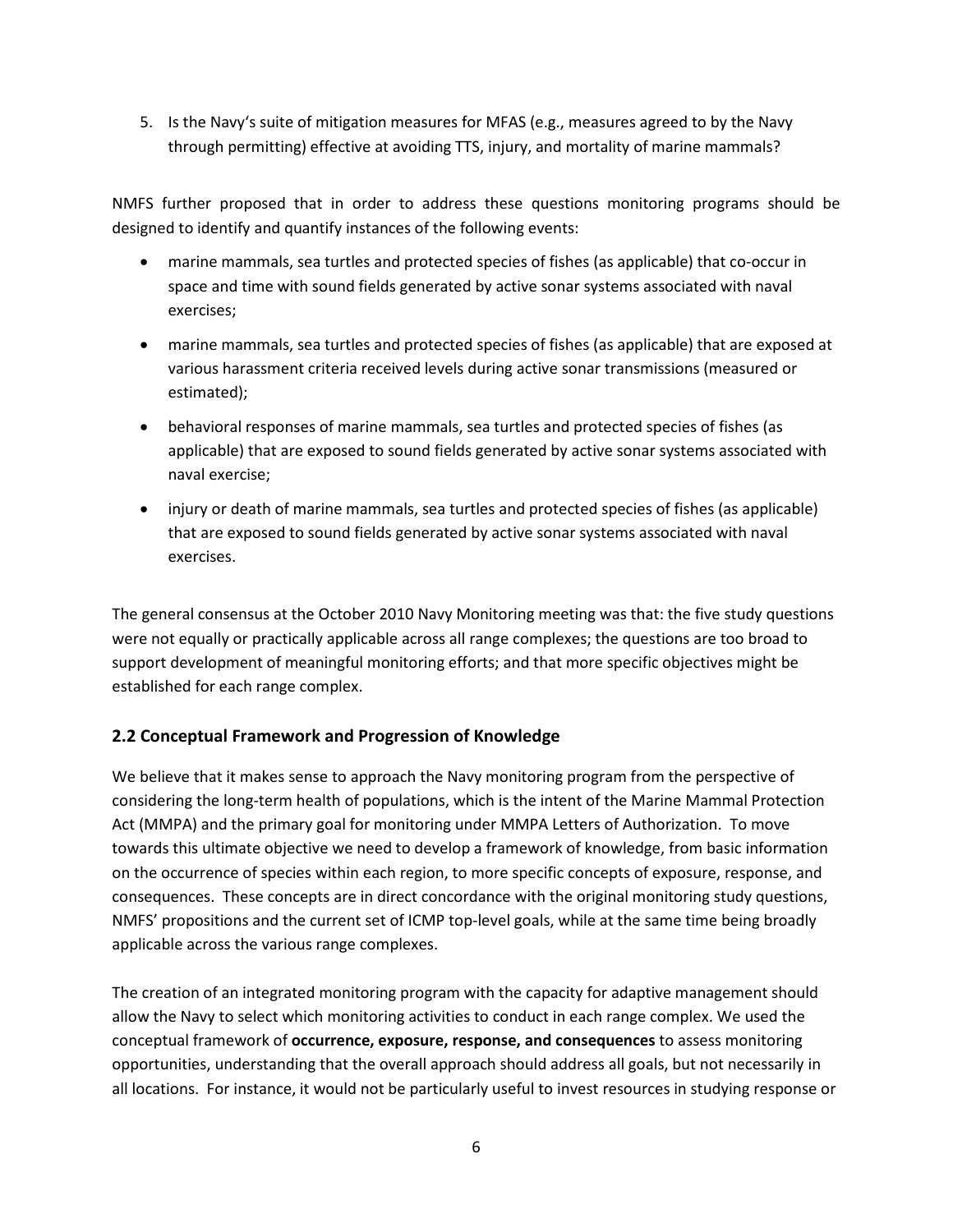consequences in an area where basic occurrence information is lacking. In such cases, however, even a nominal amount of monitoring effort may provide a high return because all information obtained will be novel.

These concepts represent a framework of information required, building from the most basic to the most complex and defined as follows:

**Occurrence** represents the most basic information on the presence and diversity of species that occur in a Navy range or area of proposed training activity. Such basic information is informed by patterns of habitat use, population structure, density and abundance, along with elements of behavioral ecology, including whether the area is used for feeding, mating, or as a migratory corridor.

**Exposure** represents information on Navy training activities including where, when and how often sources are being used, the types and properties of the sounds generated, and how sound propagates through the area to allow determination of received levels and other metrics of interest. When this information is integrated with the *Occurrence* information above and information on diving behavior, it is possible to estimate the number of individuals from each population that are exposed to specific sound levels.

**Response** incorporates how animals react to the exposure on different time scales, including immediate short-term behavioral responses of individuals or groups and medium-term responses such as movements over larger spatial scales, changes in behavioral/social interactions and changes in habitat use. Baseline information on behavior will be required to assess responses. If animals respond in a way that reduces exposure (such as moving away from the source), this information can be used to refine the exposure estimates.

**Consequence** represents the long-term impacts of exposure and responses, including cumulative effects taken in the context of the species occurrence and use of an area. Evaluation of long-term consequences requires a full understanding of habitat use of the region (such as how important the habitat is within the larger geographic context of the population's range) to understand the demographic effects of individual responses at the population level. Consequences include the long-term impacts of modifications to distribution, behavior, social groupings, or foraging success and how these changes affect fitness through reproduction, growth or survival.

The monitoring plan will require validation of the effectiveness of mitigation measures employed by the Navy to reduce impacts on marine mammals. The information on occurrence, exposure, response, and consequence described above will help inform what types of mitigation measures are most important and provide a better means of evaluating their efficacy.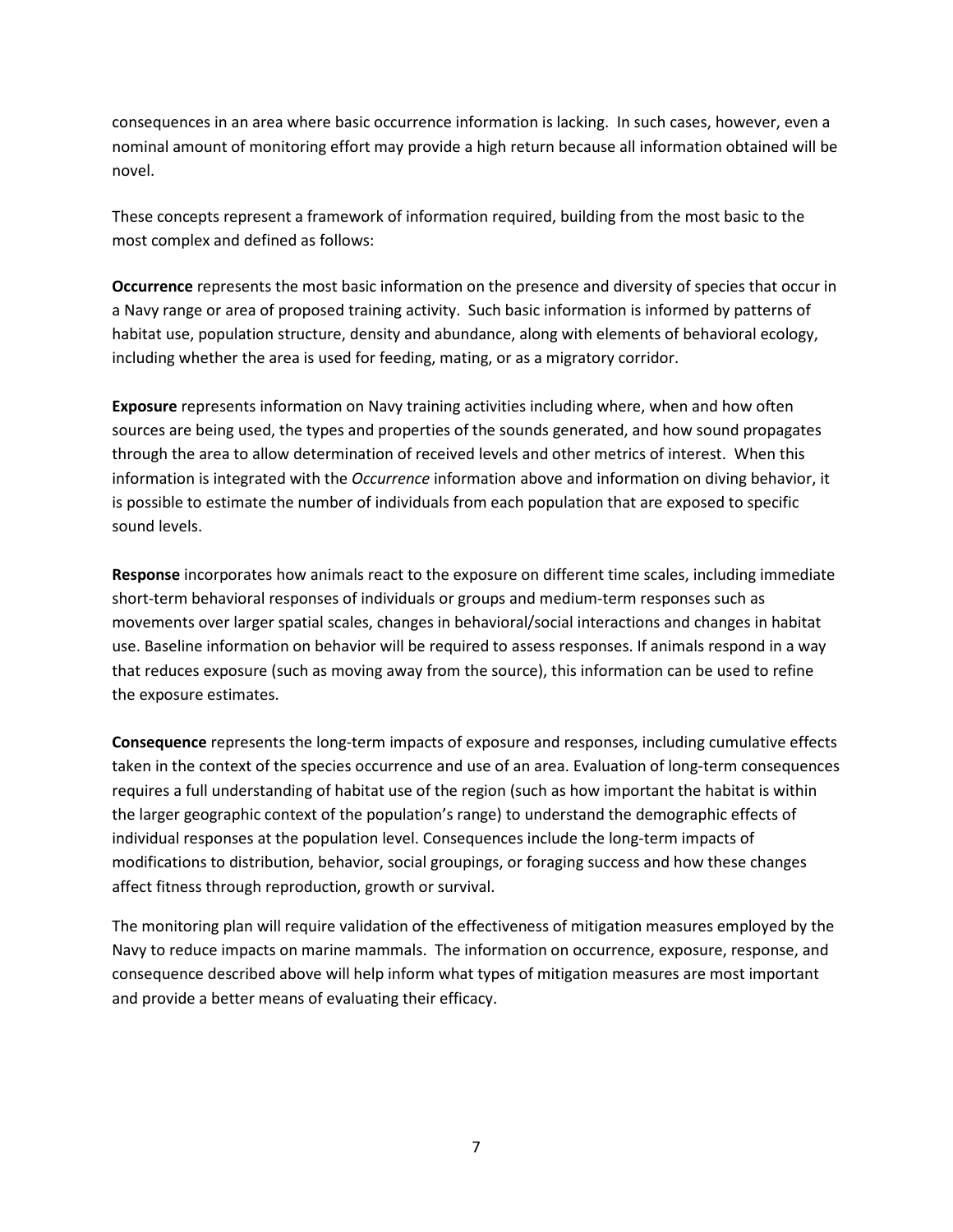#### **2.3 Available Methods**

The SAG considered the methods available to address the hierarchy of information needs identified in 2.2 above. **Table 1** contains an abbreviated summary of the methods that could be used to address these information needs. This is by no means an exhaustive list, but represents the most common approaches available at the present time.

#### **3 RECOMMENDATIONS FOR PROGRAM STRUCTURE AND MANAGEMENT**

We identified a number of general recommendations that apply broadly across the Navy's monitoring program. It is important to address these early in the process to develop an efficient program.

#### **3.1 Transparency, Collaboration, and Data Accessibility**

The SAG emphasized that implementation of monitoring plans must be conducted in a transparent manner. The program should facilitate collaboration among researchers in each region, with the intent to develop a coherent and synergistic regional monitoring and research effort. The plan of action (including timelines) for each geographic region should be available to all parties.

Navy monitoring projects need to produce timely results with consistent methodologies. Results should be published in a timely manner by the original data collectors. We recommend that each contract stipulate that data be made available within a specified timeframe and that a data management plan should be a project deliverable. We make the following specific recommendations:

- Data generated from the monitoring program should be contributed to a publicly available database, such as OBIS-SEAMAP. Data and metadata should meet widely accepted standards. The data generated by these monitoring programs should be readily available to researchers, members of the public and students of all levels.
- Scientists conducting monitoring work (and the SAG) should be kept informed of modifications to the overall monitoring program, so they understand how their work contributes to Navy requirements. A website containing comprehensive and current information about monitoring efforts would meet this goal.
- We stress the importance of ensuring that scientists have appropriate access to sensitive data, and that critical classified and non-classified data are made available in a timely manner to ensure open and unfettered investigation into the effects of Navy-generated sound.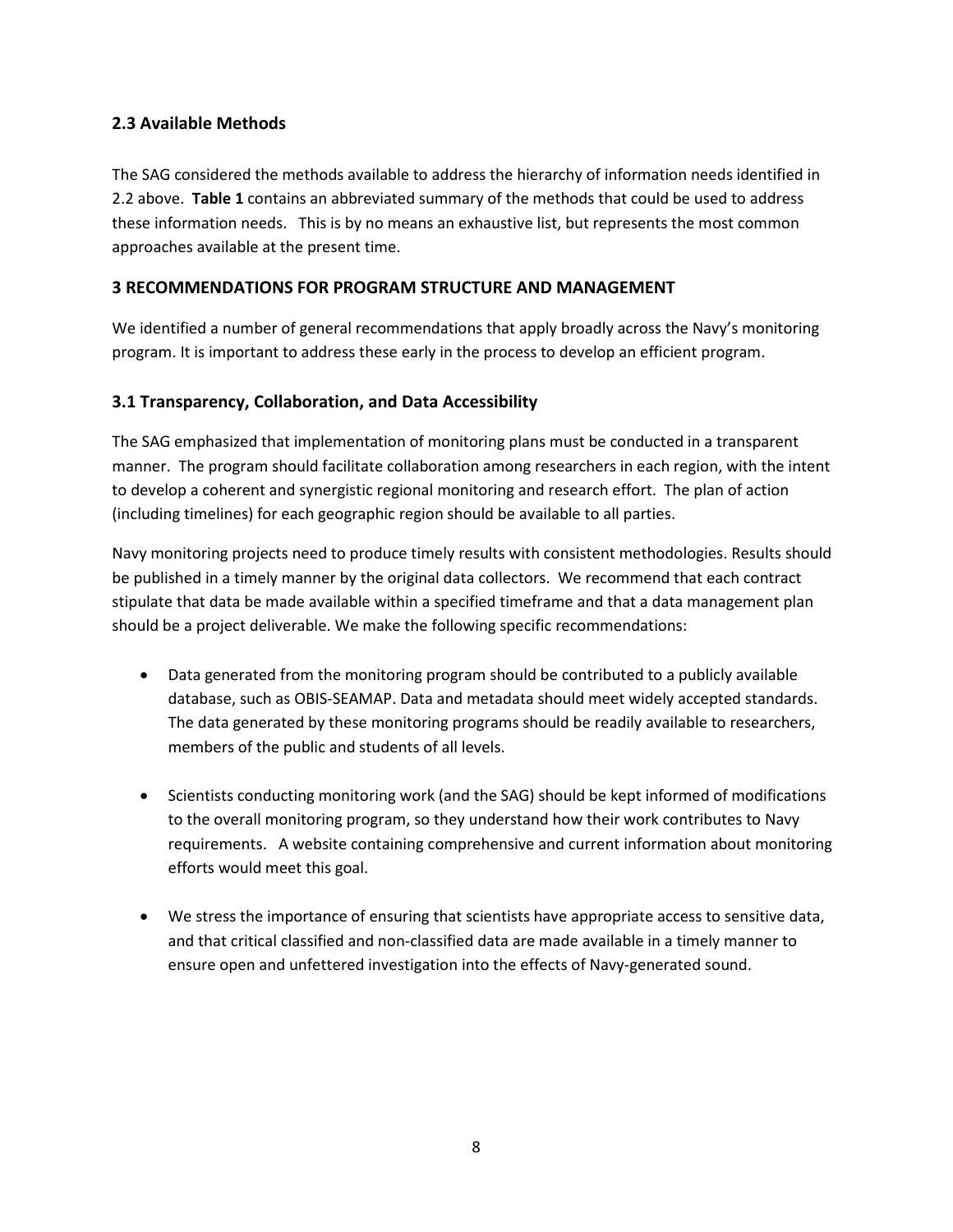#### **3.2 Programmatic Recommendations**

Specific Programmatic recommendations were also identified by the SAG in four key areas: (1) Overall monitoring objectives and scope; (2) Operational methodology; (3) Data analysis and integration; and (4) Procedural logistics.

#### 3.2.1. Overall monitoring objectives and scope

- The overall monitoring program should establish metrics for meeting goals and/or reporting requirements. Both the Navy and NOAA should strive to move away from a "box-checking" mentality. Accordingly, monitoring studies should be designed and conducted according to scientific objectives, rather than on merely cataloging effort expended. Methods should be selected based upon an open and critical evaluation of what best meets each scientific objective. This change in culture would create a climate in which quality of project design, data collection, and analysis are given weight over effort-based metrics that do not necessarily produce useful results.
- The monitoring plan up until now has focused primarily on sightings of *groups* of animals, but it is important to combine this with data from *individuals* and on *population structure*. Photoidentification of individuals can provide useful data for mark-recapture estimates of abundance and for assessing population identity by examining the associations and ranging patterns of individuals<sup>[1](#page-8-0)</sup>. Data on genetics and long duration movements (from satellite tags) are critical for defining population structure and habitat use.

#### 3.2.2. Operational methodology

- The SAG emphasized that we still lack basic biological and/or behavioral data on many of the protected species being monitored in this program. Specific data are needed in terms of diving and vocal behavior of a number of species, and there is a need to document and validate species-specific and context-specific acoustic repertoires.
- Acoustic exposure metrics should involve more than simply received level, but other salient features such as the relative spatial distribution of operations and exposed animals, behavioral state of animals observed, and the presence of other anthropogenic activities, if applicable.
- The SAG agreed that there is a need to be explicit about the time scale of monitoring studies in relation to training exercises. Short-term (response) effects should be distinguished from

<span id="page-8-0"></span> $1$  The most well-known example of the value of such information is the determination of sympatric populations of fish-eating and mammal-eating killer whales in the Pacific Northwest (the so-called "resident", "transient" and "offshore" populations), but there are many other examples (*e.g*., melon-headed whales, false killer whales, and Blainville's beaked whales, among others, in the HRC).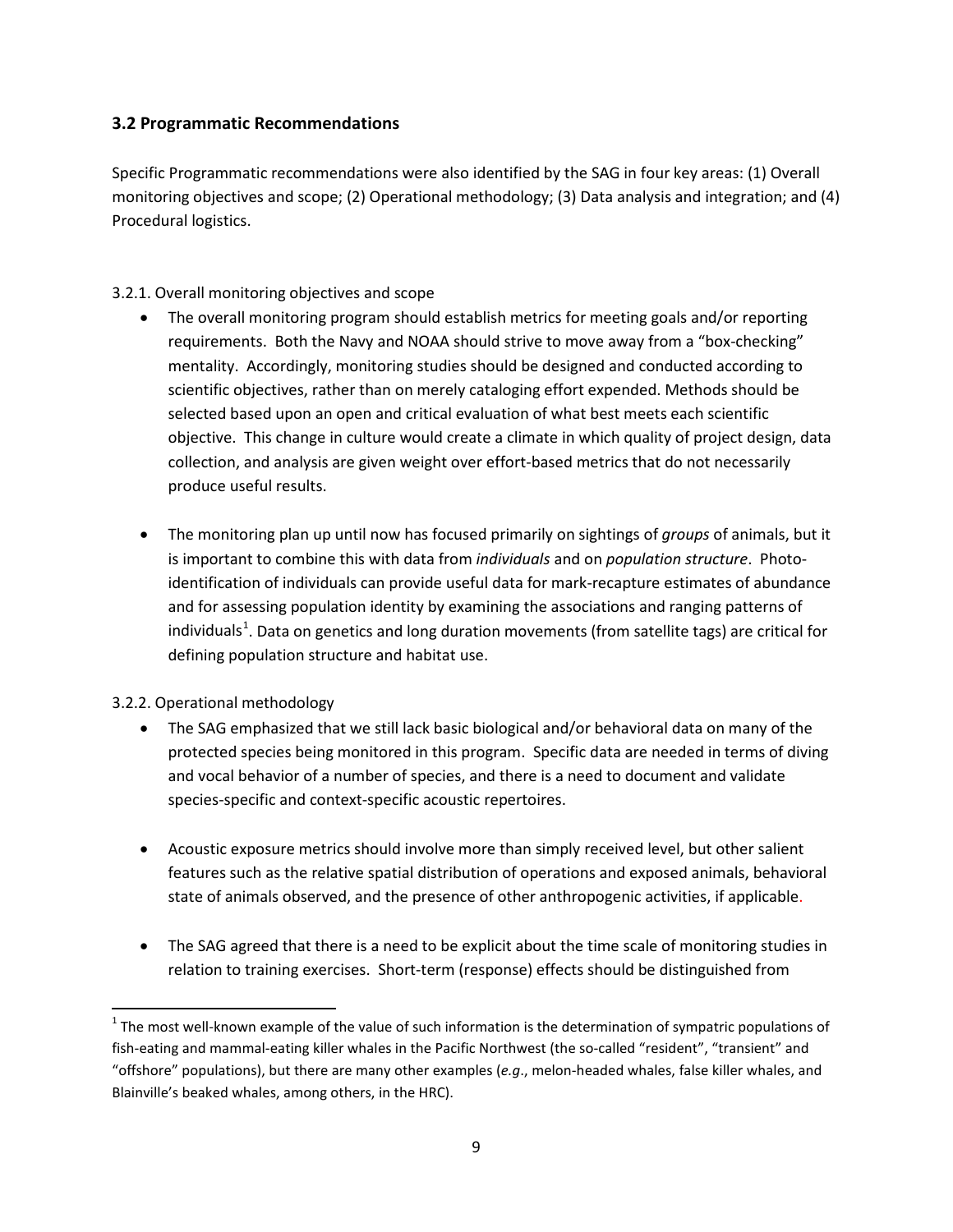medium-term effects, which are, in turn, distinct from long-term consequences. Short-term, detailed behavioral response studies, comparative analysis of longer-term tracking of individual movement and synoptic passive acoustic monitoring on broad time scales should be integrated.

• Opportunities exist for analyzing responses to active sonar during Navy training exercises, but a strategic approach is needed to determine the right monitoring approach for specific types of operations; an integrated approach using different tools for differing conditions is required. Monitoring methods must have a reasonably high likelihood of providing scientifically meaningful and statistically powerful results. This integrated approach may involve the deployment of satellite tags prior to large-scale training operations to obtain insight into movement patterns before, during, and after sonar training activities. Information on such operations should ideally be made available for analysis in a declassified manner that retains relevant information to assess sound exposure. However reconstruction of complex training exercises with detailed information on ship tracks and outputs may be cost-prohibitive and/or complicated by security issues. Detailed measurements of exposure and response using acoustic tags and other sensors should focus on unit level training operations where a limited number of sound sources will be active. The SAG recommends that monitoring efforts around realistic exercises should be undertaken only when biologists are involved in the experimental design and execution and when a statistically significant outcome could result. This kind of monitoring should not be conducted without guaranteed access to all data required to estimate exposure.

#### 3.2.3. Data analysis and integration

- Data analysis and synthesis must be a clear and explicit priority. A plan for data analysis should be included early in the life of each project and resources must be provided to support such analysis. We understand that there are limited resources available to conduct monitoring activities, but failing to properly plan and execute the analysis leads to a backlog of data and a lack of information from which to draw inferences and conclusions. Furthermore, the SAG notes that a large volume of data has already been collected but remains unanalyzed because sufficient resources have not been available to support data analysis. A complete assessment of these existing data sets should be conducted to ensure that those that are relevant are utilized to the full extent practicable.
- The monitoring program should establish and apply widely accepted data and metadata standards (see NSF and NIH for numerous examples) for all data types, and ensure that these data are contributed to managed public databases. The program should also apply quality control standards and make an investment in developing these databases in standardized archives to support transparency, collaboration, and the maximum benefit from data collection efforts.
- The SAG recommends incorporating existing data from SONAR effects studies into a metaanalysis, especially as datasets become sufficiently mature to support such an analysis. This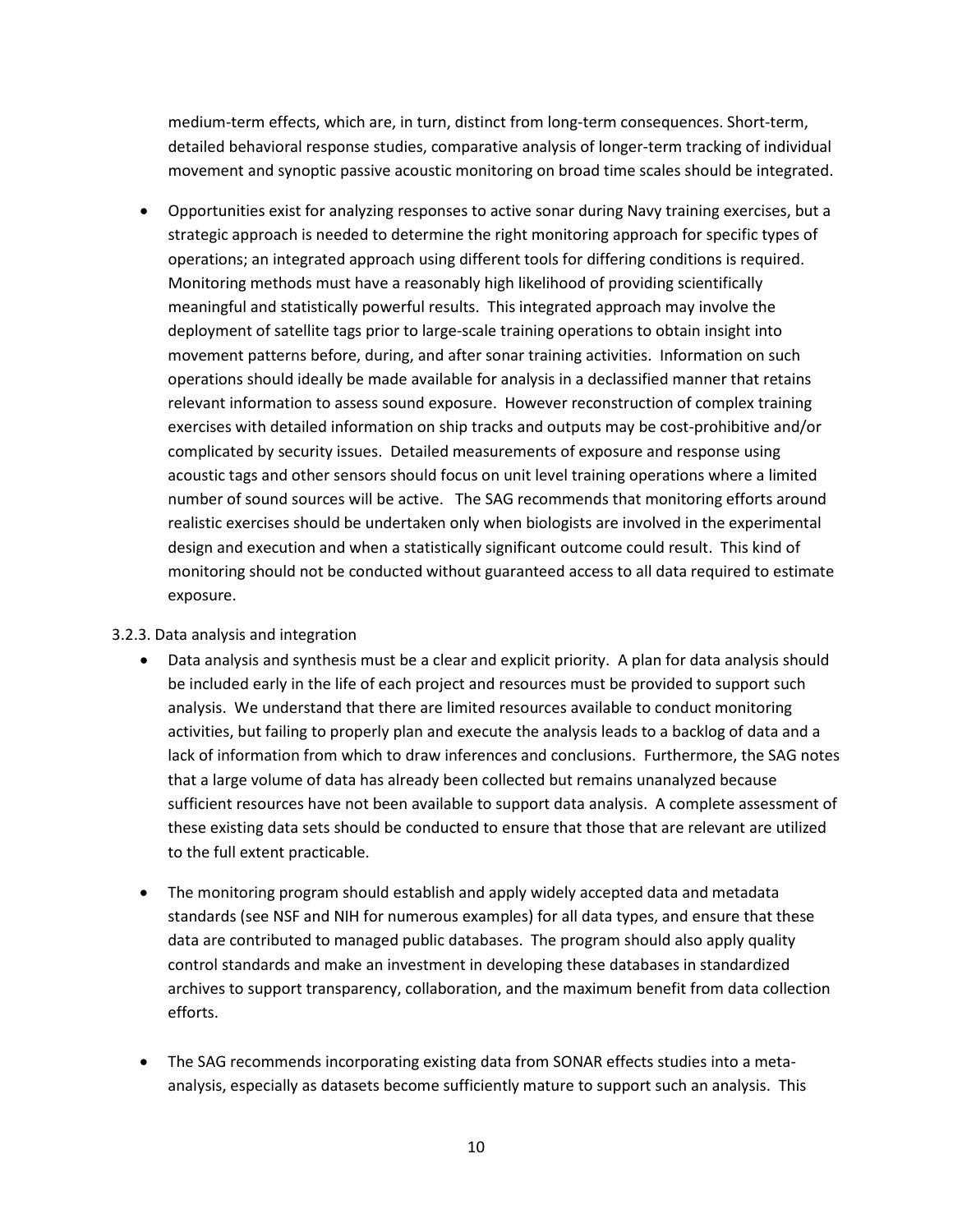would allow an assessment of the effectiveness of differing methodologies across various time scales. Future monitoring studies could also be compiled into a similar analysis, to judge the effectiveness of monitoring efforts in hindsight.

#### 3.2.4. Procedural logistics

- An annual science review meeting should be conducted to review information, assess progress, and enhance understanding and cooperation among scientists.
- An interdisciplinary working group should address a plan of action specifically dealing with passive acoustic data (moored and mobile sensors) collection, results, management and how to best focus on responses to sonar activities. This plan of action would include, for example, conceptual experimental design for the deployment of sensors (e.g., HARPs, MARUs), standardized formats for data storage, data processing parameters, etc.
- The overall program should collaborate and partner with NOAA whenever possible to achieve large scale population monitoring, and to fill in existing data gaps in each region. The SAG recommends that the Navy participate with NOAA in a supporting role to conduct large-scale, multi-modal (visual and acoustic) line transect and passive acoustic surveys, as resources allow, to help address existing data gaps.

#### **3.3 Monitoring Other Activities**

Discussion at the workshop focused almost exclusively on mid-frequency ASW training, but the SAG noted that it is important to monitor the effects of all types of training exercises, including lowfrequency active sonar (LFAS) and explosives. Without such a comprehensive perspective, it will not be possible to provide a full analysis of the effects of Navy-generated sound on marine species and their populations. The SAG emphasized that different approaches may be needed to monitor the effects of various types of exercises.

#### **4 RANGE-SPECIFIC RECOMMENDATIONS**

We developed a series of range-specific recommendations within the framework of **occurrence, exposure, response, consequences and mitigation** (see Section 2.2 above). These recommendations were generated after an evaluation of existing information and considering a variety of regionally specific factors. It is important to ensure that basic information on species *occurrence* (including consideration of distribution, density and ecology) be obtained either before or at least simultaneously to consideration of questions of *exposure*, *response*, and *consequences*. The SAG emphasized that, due to the existence of past ASW training exercises, it is not possible to determine pre-exposure conditions in any of the areas considered. In regions where basic information on occurrence is lacking or deficient, monitoring efforts should emphasize studies of presence, diversity, distribution, population structure and density, given practical considerations such as logistic support, accessibility and field conditions. More sophisticated questions of exposure, response, and consequences should be focused in areas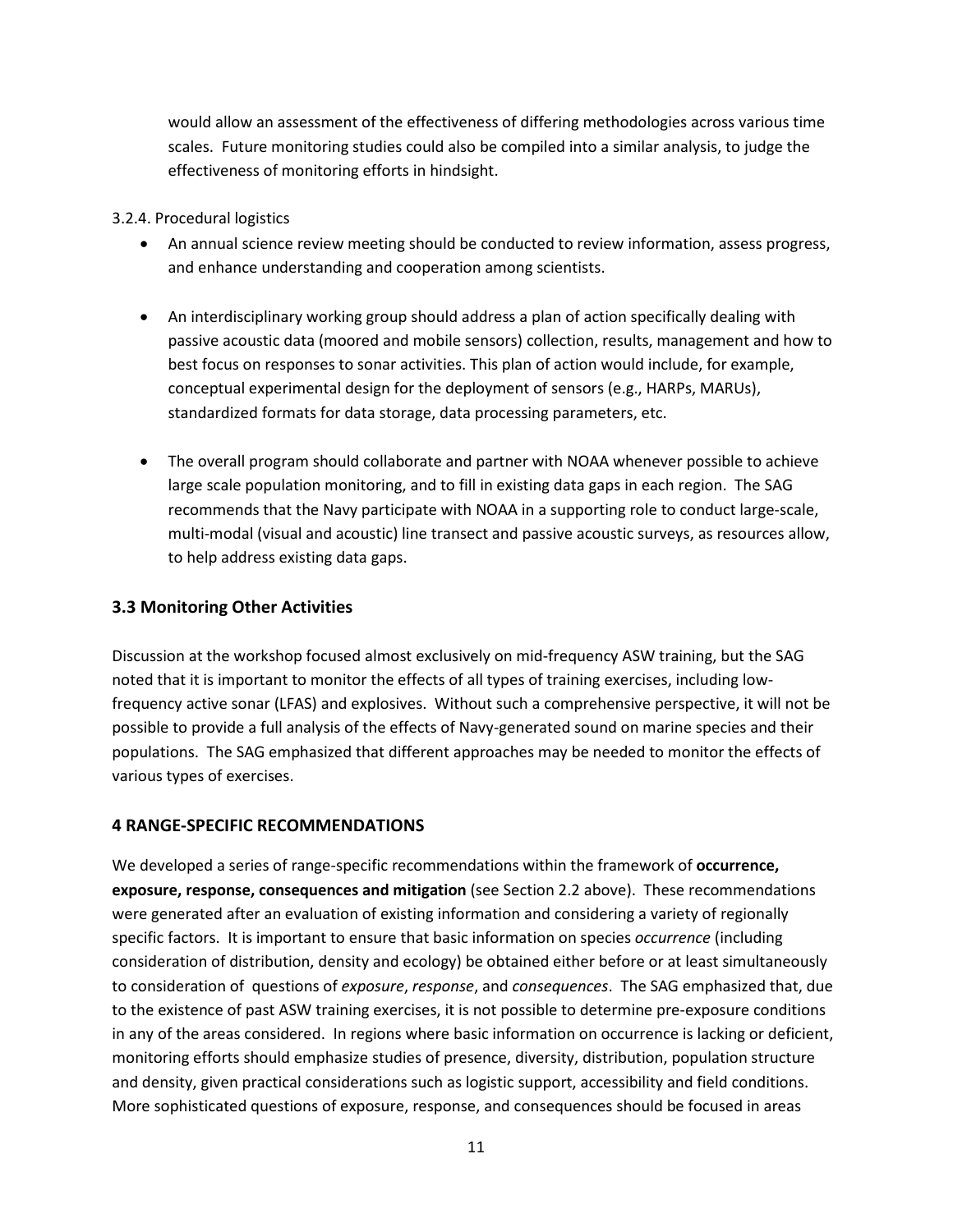where such work is practicable, but some approaches will not be possible or desirable in all areas until considerable information is available on basic occurrence. We note the great opportunity provided by instrumented ranges, particularly those where synoptic field approaches are logistically feasible. Furthermore, we caution against trying to do everything in each range and spreading limited resources too thinly.

We evaluated each range complex in terms of *occurrence* (presence, diversity, distribution, population structure and density). **Table 2** provides a "quick-look" comparison of Navy range complexes based on this occurrence information and other range-complex characteristics. **Table 3** presents a prioritization of monitoring methods for each range complex. Both **Tables 2 & 3** serve as supporting references throughout the following section.

#### **Aerial Surveys**

The SAG spent considerable time discussing aerial surveys as a monitoring method and make the following comments specific to this method. There is a significant safety risk associated with aerial surveys and, in many cases, return on investment can be low. The use of aerial (or vessel) surveys for monitoring before/after an event has relatively little value, especially if sighting conditions are not optimal. The group agreed that aerial survey monitoring should only be used if the following criteria are met: (1) the aerial survey is critical to the mission and (2) the data cannot be collected by any safer and more cost-effective means. The SAG recommends limited use of aerial surveys and only in specific locations and contexts as noted in the specific recommendations section. Otherwise we feel it is best to rely on other methods. The same safety caution applies for behavioral data gathering from aircraft, which usually consists of flying "circles" around individuals or groups for information on orientation, reorientation, surfacing/dive/respiration, *etc*. The merits of this circling technique should be evaluated separately from line transect or other aerial surveys.

#### **4.1 Mariana Islands Range Complex (MIRC)**

The Mariana Islands Range Complex is located in the western Pacific, encompassing a large (500,000 nm<sup>2</sup>) region where little effort has been conducted on the study of marine mammals. Because so little is known about species occurrence in this area, the priority for this region should be on establishing occurrence. Passive acoustic monitoring is highly recommended for use in this region, in combination with recordings from small boats to obtain species-specific vocalizations. Other appropriate methods to collect occurrence data in this region include small boat surveys, biopsy sampling, satellite tagging and photo-identification (photo-ID). Photo-ID mark-recapture studies represent the best opportunity for evaluating the abundance of small populations, as opposed to standard line-transect methods. Photo-ID is also a useful mechanism for fostering and enabling local research capabilities. There will be a high return for monitoring in the Mariana Islands, because even basic information will greatly expand what is known for this region. In addition, the medium-to-high level of naval activity in the region also increases its importance for monitoring effort.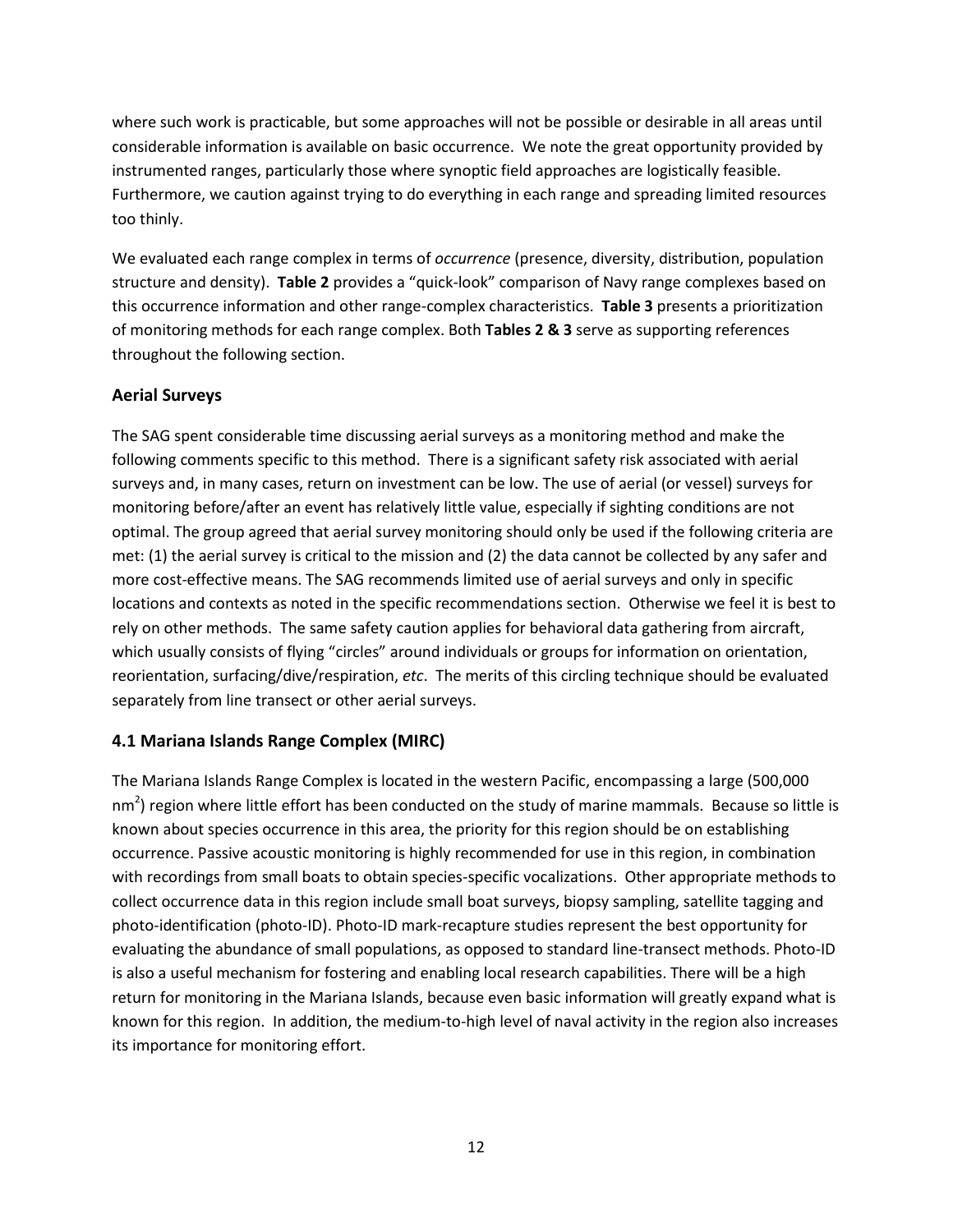#### **4.2 Gulf of Alaska (GOA)**

The Gulf of Alaska naval training area encompasses a portion of the continental shelf and deep water offshore from Alaska (42,000 nm<sup>2</sup>). We recommend low to moderate monitoring investment in this area due to the low level of Navy training activities. Monitoring efforts should focus on the occurrence for species of critical interest, such as the highly endangered North Pacific right whale. Additional species of concern include: Steller sea lions; gray whales; beaked whales; porpoises; and killer whales, including the endangered AT1 group. Due to the low level of Navy activity, and the relatively difficult working conditions, the GOA is not an appropriate area to conduct exposure/response studies, even though relatively naïve animals may be present. Fixed passive acoustic monitoring is recommended to better characterize marine mammal occurrence. Some photo-ID and small vessel work may be practical in coastal regions where there is an intersection with Navy activities.

#### **4.3 Northwest Training Range (NWTR)**

The Northwest Training Range Complex is located off the coast of Washington and Oregon, and in the Puget Sound region. The area includes both inland waterways, as well as continental shelf and offshore deepwater (120,000 nm<sup>2</sup>). Occurrence, density, seasonality, and population structure are relatively well known for most species in this area with the exception of beaked whales. Species of concern include: Steller sea lions; gray whales; beaked whales; southern resident killer whales; harbor porpoises; and leatherback turtles. Personnel and logistic support are available for small boat operations in this region. Due to the low intensity of Navy training activities, however, we recommend a low to moderate level of investment in monitoring. This is an area where animals are *relatively* naïve to MFAS and thus could serve as a comparison with areas with more regular exposure to MFAS such as SOCAL. The SAG recommends the use of fixed passive acoustic monitoring in this range and short-term tags provide an opportunity to obtain vocalization rates. Non-systematic small vessel surveys and photo ID/mark recapture studies and satellite tagging are also recommended. Long-term photo-ID catalogs are available for humpback, fin, gray, and killer whales in this region. This area provides unique opportunities for work with endangered Southern Resident Killer Whales. There are also opportunities for visual surveys using larger vessels, even in winter, taking advantage of weather windows.

#### **4.4 Southern California Range Complex (SOCAL)**

The Southern California Range Complex (SOCAL) covers an area (120,000 nm<sup>2</sup>) off the coast of southern California and northern Baja California. Although the range complex includes substantial deep waters off the continental shelf, most training activities and a high level of sonar usage takes place in moderate water depths adjacent to San Clemente Island, on the continental borderlands. The range area includes the California current system, a zone of high productivity, resulting in both high density and high diversity of marine mammal species. These include several endangered species (blue, fin, humpback, sei, and sperm whales) as well as species of concern for impact from sonar (Cuvier's beaked whales). The SOCAL region has been the focus of substantial research effort, by government, university and independent research organizations, and a fixed hydrophone array off San Clemente Island allows for efficient localization and tracking of animals. Weather conditions are favorable for field studies in this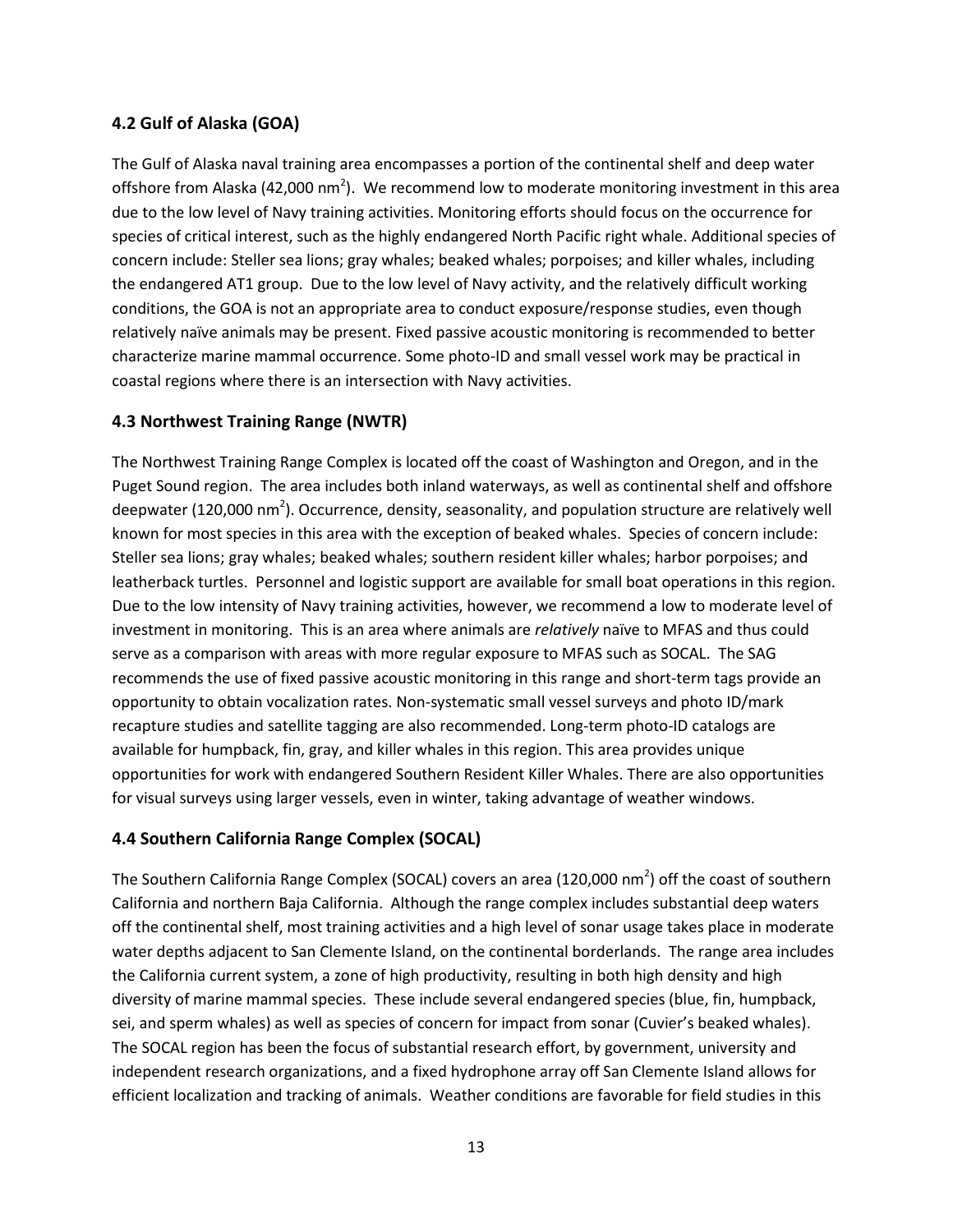region much of the year. The SAG recommends a broad suite of monitoring for this area including passive acoustic monitoring, and non-systematic surveys incorporating biopsy, tagging and photoidentification studies. Despite the relatively good knowledge of marine mammal occurrence in this region, data gaps still persist, such as the population structure of beaked whales. The combination of a relatively high level of sonar activity, high animal density, excellent logistic support and favorable weather offer the opportunity to conduct exposure/response studies.

#### **4.5 Hawaii Range Complex (HRC)**

The Hawai'i Range Complex is large (235,000 nm<sup>2</sup>), encompassing both island-associated and deepwater habitats. Most Navy training activities, however, take place in a relatively small area around Kaua'i and Ni'ihau, with some activities elsewhere, in particular in offshore areas west of the island of Hawaii. Navy sonar activity levels in the HRC are high. The HRC region has been the focus of substantial research efforts, by government, university and independent research organizations. Considerable information is available on both resident populations of odontocetes and on migratory humpback whales in the HRC, although data gaps exist, particularly around Kaua'i and Ni'ihau, in offshore areas, and for some cryptic species for which there are known to be resident populations (*e.g.* dwarf sperm whales). Biological productivity is low, resulting in low densities, but the relatively high diversity and presence of resident island-associated populations influences the choice of monitoring methods. Species of concern include Cuvier's beaked whales, Blainville's beaked whales, melon-headed whales, dwarf sperm whales, and false killer whales. Weather conditions limit monitoring efforts in offshore and windward areas, and seasonal storms and trade winds may limit monitoring in some deep-water leeward areas during the winter. The SAG recommends a broad suite of monitoring for this area including passive acoustic monitoring, and non-systematic surveys incorporating biopsy, tagging and photo-identification studies. A fixed hydrophone array off Kaua'i allows for acoustic monitoring and provide potential synergy with boat-based monitoring efforts.

#### **4.6 Atlantic Fleet Active Sonar Training (AFAST)**

The Atlantic Fleet Active Sonar Training (AFAST) region encompasses a vast region including most of the US Atlantic coast, as well as the northern Gulf of Mexico. Within AFAST, a set of 12 operational areas (OPAREAs) have been defined. There is extensive overlap of intensive Navy training events and relatively high species diversity in the VACAPES OPAREA off Cape Hatteras. Odontocete species present here include: short-finned pilot whales; sperm whales; several species of beaked whales; Risso's, common, spotted and bottlenose dolphins; and *Kogia*. In addition, humpback and other baleen whales are present seasonally, including the highly endangered North Atlantic right whale. Loggerhead sea turtles are common seasonally. An ongoing monitoring program, combining aerial and vessel surveys and passive acoustic monitoring, has focused on documenting the occurrence of marine mammals and sea turtles off Hatteras, NC, Onslow Bay, NC and the future USWTR site off Jacksonville, FL. The combination of aerial line transect surveys, photo-ID and passive acoustic monitoring has proven particularly useful in this area. There are several important monitoring opportunities, including: exposure-response studies; the use of satellite tags to characterize medium-term response to exposure; and D-Tags to monitor acute response to exposure. In addition, there is a unique opportunity for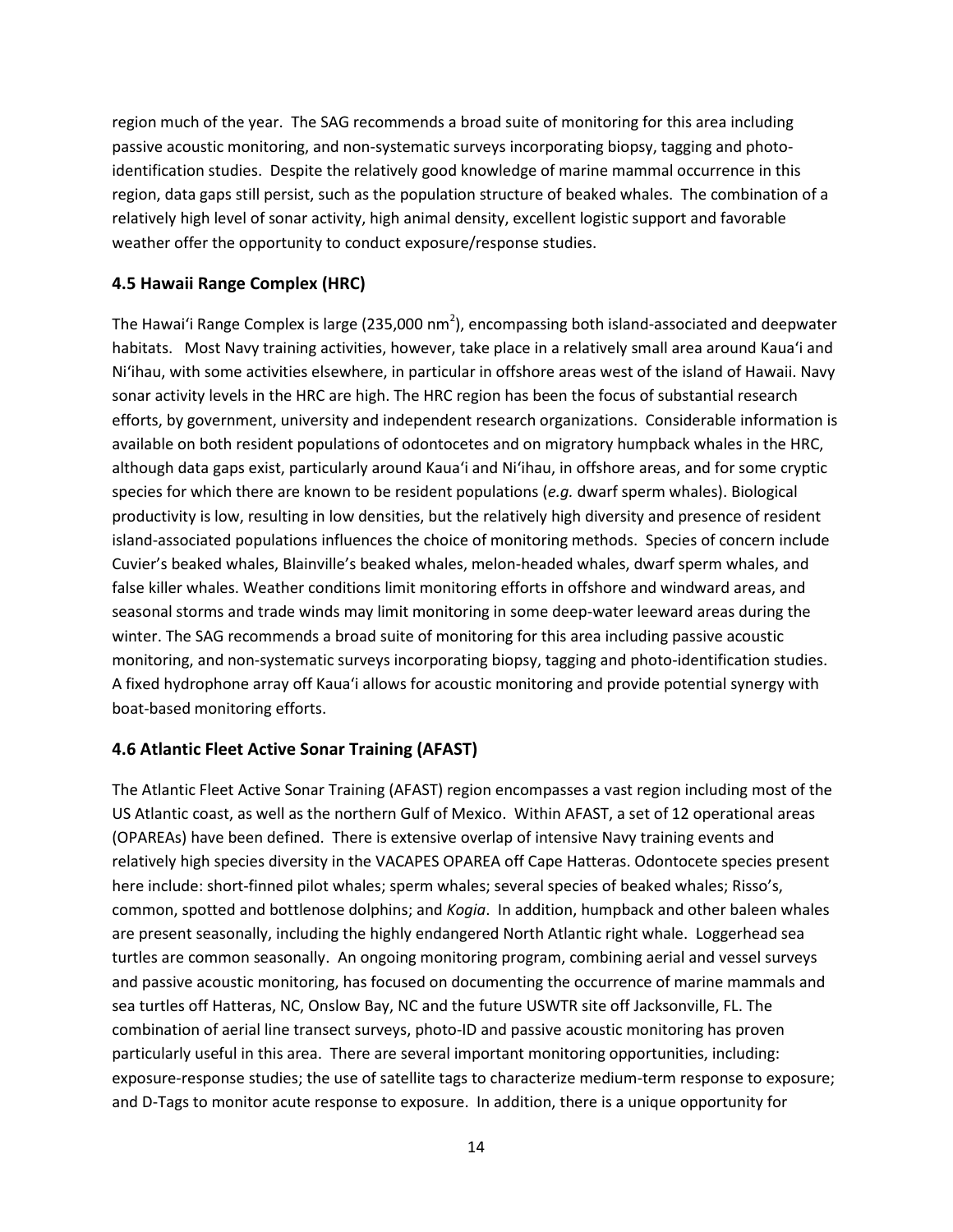monitoring before and after concentration of sonar activities occurs in the proposed USWTR location off Jacksonville. It is recommended that the spatial coverage for monitoring within AFAST be expanded to sample the full range of marine mammal habitats that are exposed to Naval activities.

#### **5 CONCLUSIONS**

In closing we emphasize two points. First, it is critical for the Navy to progress from range-by-range monitoring to an integrated monitoring plan. Not all methods are appropriate at all range areas, and with limited resources, it is important to focus on those areas and methods that will yield results. The metrics for success of the monitoring plan should be the ability to answer important questions related to the impact of naval training activities on marine life. Metrics of effort alone will not result in significant advances in understanding. Second, in many areas where the Navy currently trains, our understanding of the occurrence of marine species is rudimentary. Thus, monitoring efforts in such areas should address fundamental gaps in our knowledge of distribution, density abundance, habitat use and population structure. We emphasize the importance of monitoring exposure, response and consequences in areas where our understanding of patterns of occurrence is better established and in which requisite logistical and operational capacity exists.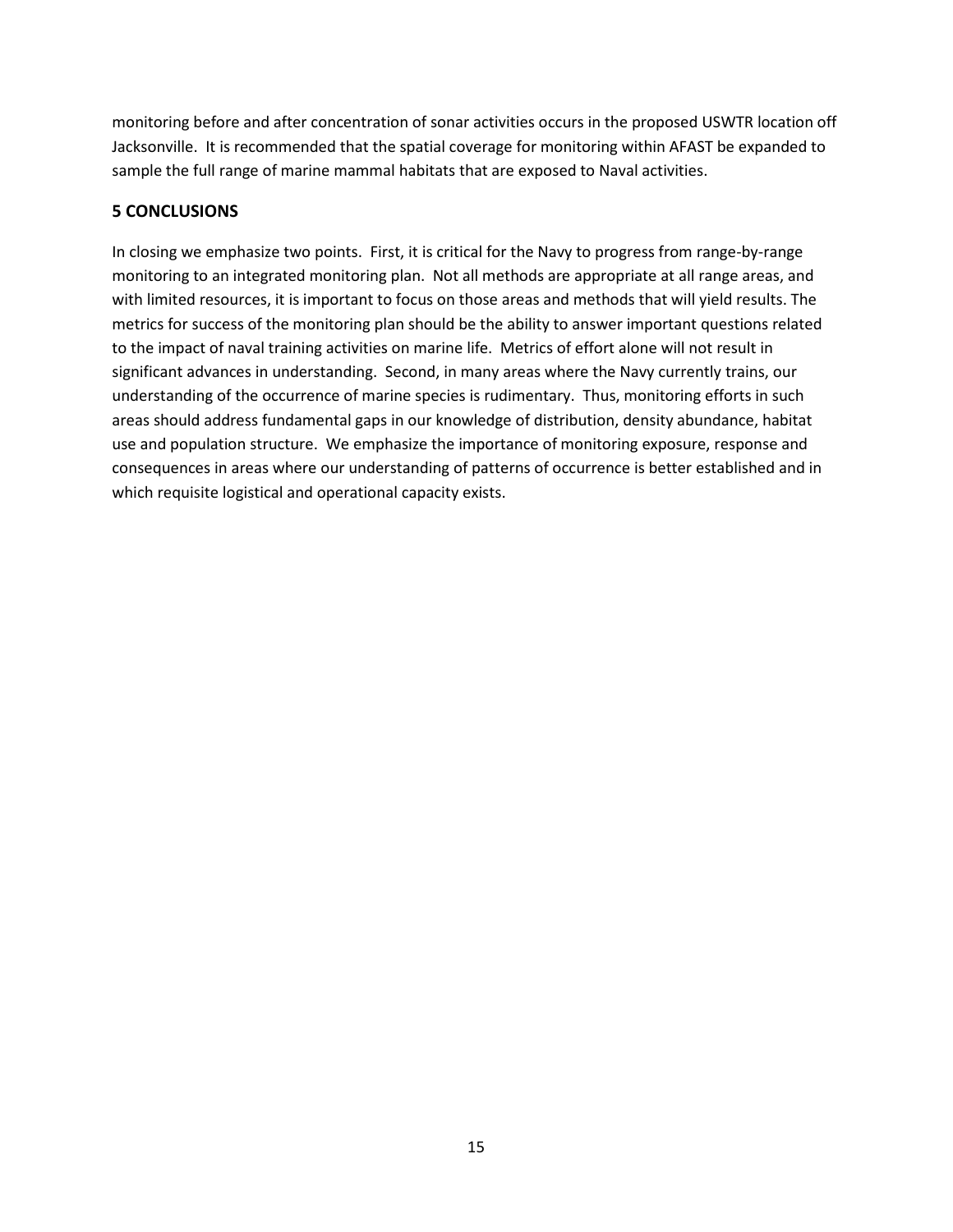# **Table 1 - Methods Available to Address the Conceptual Framework**

| <b>ICMP Goals</b>                            | <b>Method</b>                                                                                                                                                                                       |
|----------------------------------------------|-----------------------------------------------------------------------------------------------------------------------------------------------------------------------------------------------------|
| <b>Occurrence</b>                            |                                                                                                                                                                                                     |
| Presence                                     | Sighting surveys; passive acoustics; biopsies, stranding records; by-catch.                                                                                                                         |
| Density                                      | Line transects or point sampling with visual and/or acoustic detection<br>methods; photo-ID or genetic capture/recapture                                                                            |
| <b>Population Structure</b>                  | Genetics; photo-ID; satellite tags                                                                                                                                                                  |
| Trend                                        | Visual line transect or mark-recapture surveys; long term passive acoustic<br>monitoring from fixed stations                                                                                        |
| <b>Exposure</b>                              |                                                                                                                                                                                                     |
| <b>Acoustic Exposure</b>                     | Sound source characterization; environmental data critical for propagation<br>modeling; ambient noise levels                                                                                        |
| <b>Behavioral Response</b>                   | DTAGs; passive acoustics; satellite tags                                                                                                                                                            |
| Co-occurrence with<br><b>Navy Activities</b> | Information on Navy training activities; habitat modeling; satellite tags. We<br>do not include direct observation because of logistical problems with<br>biological observations during exercises. |
| <b>Behavioral Context</b><br>of Exposure     | Focal behavioral sampling; photo-ID; satellite tags                                                                                                                                                 |
| <b>Response</b>                              |                                                                                                                                                                                                     |
| <b>Individual Response</b>                   | Information on Navy training activities; strandings; controlled exposure<br>experiments; satellite tagging before during and after naval activities                                                 |
| <b>Population Effects</b>                    | Genetics; photo-ID; long-term study of identified individuals; methods to<br>relate cumulative exposure and short-term responses to long-term effects.                                              |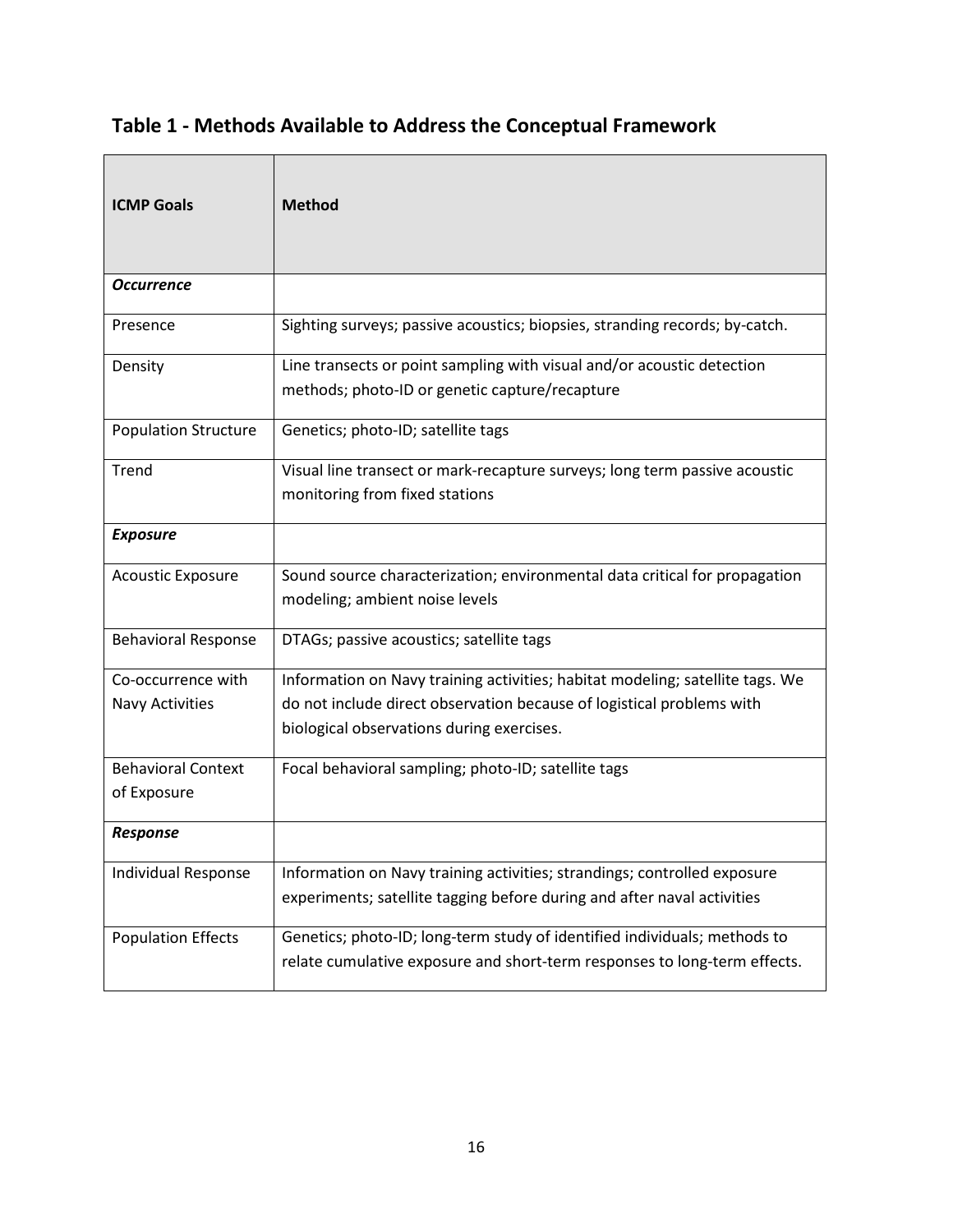|                                                                 | <b>HRC</b>        | <b>SOCAL</b>      | <b>AFAST</b>          | <b>NWTR</b>   | <b>GOA</b> | <b>MIRC</b>           |
|-----------------------------------------------------------------|-------------------|-------------------|-----------------------|---------------|------------|-----------------------|
| <b>Level of Navy sonar</b><br>activity                          | High              | High              | High                  | Low           | Low        | Med/High <sup>1</sup> |
| Diversity of marine<br>mammals                                  | High              | High              | High                  | <b>Medium</b> | <b>Med</b> | Med/High              |
| Density of marine<br>mammals                                    | Low/Med           | High              | Med <sup>2</sup>      | <b>Med</b>    | <b>Med</b> | Low/Med               |
| <b>Need for information</b><br>on basic occurrence              | <b>Med</b>        | Low               | Low/Med               | Low/Med       | <b>Med</b> | High                  |
| Logistics support<br>availability                               | Med/High          | High              | Med/High              | <b>Med</b>    | Low        | Low                   |
| <b>Existence of favorable</b><br>conditions <sup>3</sup>        | <b>Med</b>        | High              | <b>Med</b>            | <b>Med</b>    | Low        | Low                   |
| <b>Ability to address</b><br>exposure/response                  | High <sup>4</sup> | High <sup>4</sup> | Med <sup>5</sup>      | Low           | Low        | Low                   |
| <b>Best ability to address</b><br>consequences                  | <b>Med</b>        | <b>Med</b>        | Med/High <sup>6</sup> | Low           | Low        | Low                   |
| Presence of species of<br>concern                               | High              | High              | High                  | <b>Med</b>    | <b>Med</b> | ?                     |
| <b>Suggested level of</b><br>monitoring investment <sup>7</sup> | Med/High          | High              | High                  | Low/Med       | Low/Med    | <b>Med</b>            |

1 – Sonar activity in MIRC is anticipated to increase

2 – Diversity and density are high at specific locations within the AFAST area but low in others

3 – Weather conditions are typically seasonally dependent with the exception of SOCAL

4 – Instrumented ranges provide a unique and powerful monitoring opportunity

5 – Future USWTR instrumented range; temporary bottom-mounted acoustic arrays simulate small-scale instrumented ranges

6 – USWTR offers a unique opportunity to examine consequences before/after concentration of ASW activity

7 – Monitoring investment is relative among regions based on available resources. Specific objectives vary among regions based on evaluation of existing information and expected ability to address ICMP monitoring goals.